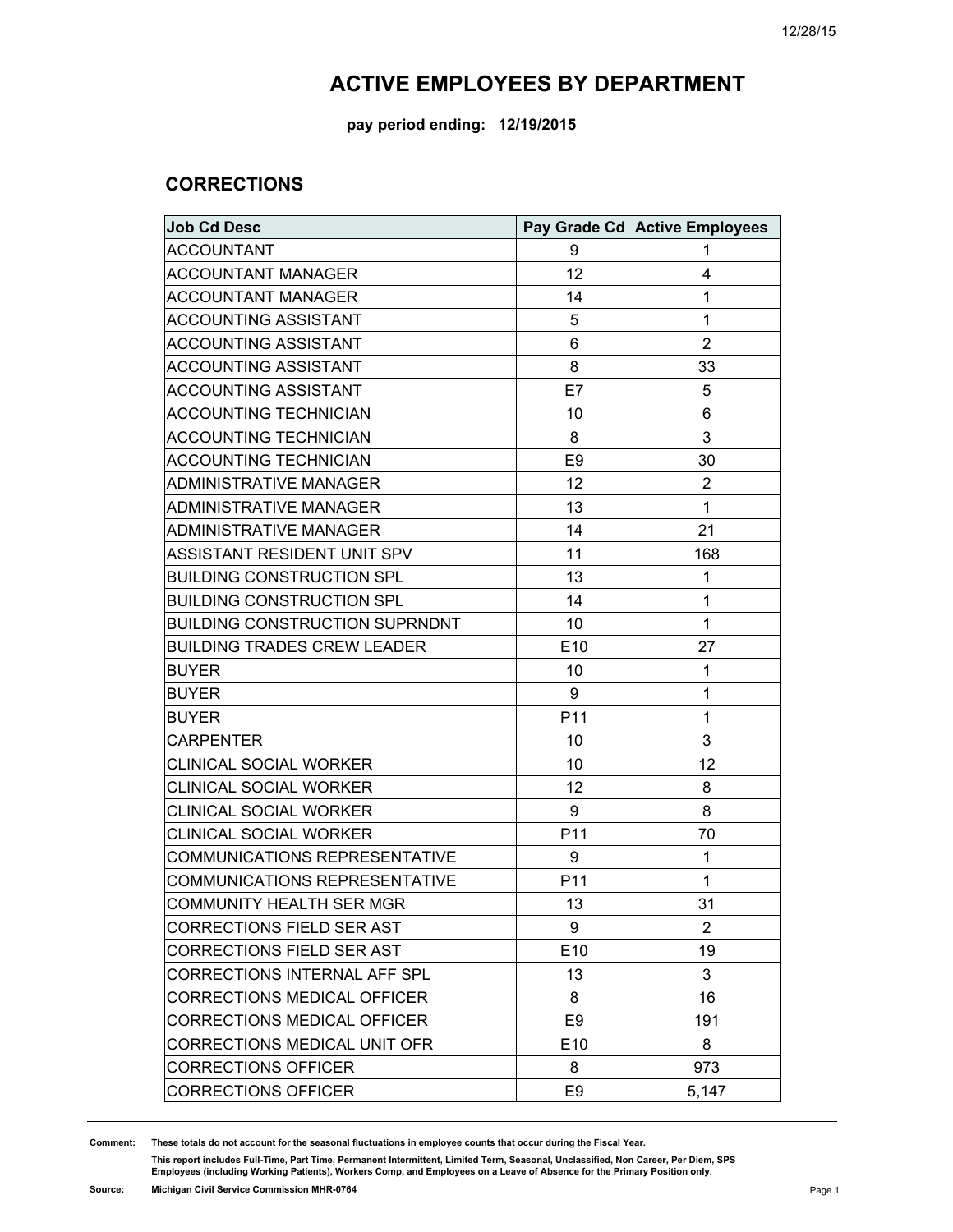**pay period ending: 12/19/2015**

### **CORRECTIONS**

| <b>Job Cd Desc</b>                  |                 | Pay Grade Cd Active Employees |
|-------------------------------------|-----------------|-------------------------------|
| <b>CORRECTIONS PROGRAM CDR</b>      | 10              | 16                            |
| <b>CORRECTIONS PROGRAM CDR</b>      | 12              | 92                            |
| <b>CORRECTIONS PROGRAM CDR</b>      | 9               | 38                            |
| <b>CORRECTIONS PROGRAM CDR</b>      | P11             | 67                            |
| <b>CORRECTIONS PROGRAM MGR-FZN</b>  | 13              | 4                             |
| <b>CORRECTIONS RESIDENT REP</b>     | E10             | 53                            |
| CORRECTIONS SECURITY INSPECTOR      | 13              | 60                            |
| <b>CORRECTIONS SECURITY REP</b>     | E10             | 27                            |
| <b>CORRECTIONS SHIFT SUPERVISOR</b> | 11              | 450                           |
| <b>CORRECTIONS SHIFT SUPERVISOR</b> | 12              | 186                           |
| <b>CORRECTIONS SHIFT SUPERVISOR</b> | 13              | 84                            |
| <b>CORRECTIONS TRA OFR</b>          | E10             | 159                           |
| <b>CORR INTRNL AFFRS OFFICER</b>    | 13              | 1                             |
| <b>DENTAL AIDE</b>                  | E <sub>8</sub>  | 39                            |
| <b>DENTAL HYGIENIST</b>             | E11             | 29                            |
| DENTAL LABORATORY TECHNICIAN        | 12              | $\mathbf{1}$                  |
| <b>DENTIST</b>                      | 16              | 24                            |
| <b>DENTIST FEES</b>                 | A               | 9                             |
| <b>DENTIST MANAGER</b>              | 17              | $\overline{2}$                |
| DEPARTMENTAL ANALYST                | 10              | 10                            |
| DEPARTMENTAL ANALYST                | 12              | 42                            |
| DEPARTMENTAL ANALYST                | 9               | 12                            |
| DEPARTMENTAL ANALYST                | P11             | 34                            |
| DEPARTMENTAL MANAGER                | 12              | 4                             |
| DEPARTMENTAL MANAGER                | 13              | 4                             |
| DEPARTMENTAL MANAGER                | 14              | 9                             |
| DEPARTMENTAL SPECIALIST             | 13              | 61                            |
| DEPARTMENTAL SPECIALIST             | 14              | 13                            |
| DEPARTMENTAL SUPERVISOR             | 12              | 32                            |
| DEPARTMENTAL TECHNICIAN             | 10              | 16                            |
| DEPARTMENTAL TECHNICIAN             | 7               | 19                            |
| DEPARTMENTAL TECHNICIAN             | 8               | 21                            |
| DEPARTMENTAL TECHNICIAN             | E <sub>9</sub>  | 129                           |
| DEVELOPMENTAL DIS PRG               | P <sub>11</sub> | 3                             |
| <b>DIETITIAN NUTRITIONIST</b>       | 12              | 1                             |
| <b>DIETITIAN NUTRITIONIST</b>       | P11             | 6                             |
| <b>DIVISION ADMINISTRATOR</b>       | 17              | 8                             |
| DOMESTIC SERVICES AIDE              | E <sub>6</sub>  | 4                             |
| <b>DRAFTING TECHNICIAN</b>          | E10             | 1                             |

**Comment: These totals do not account for the seasonal fluctuations in employee counts that occur during the Fiscal Year.**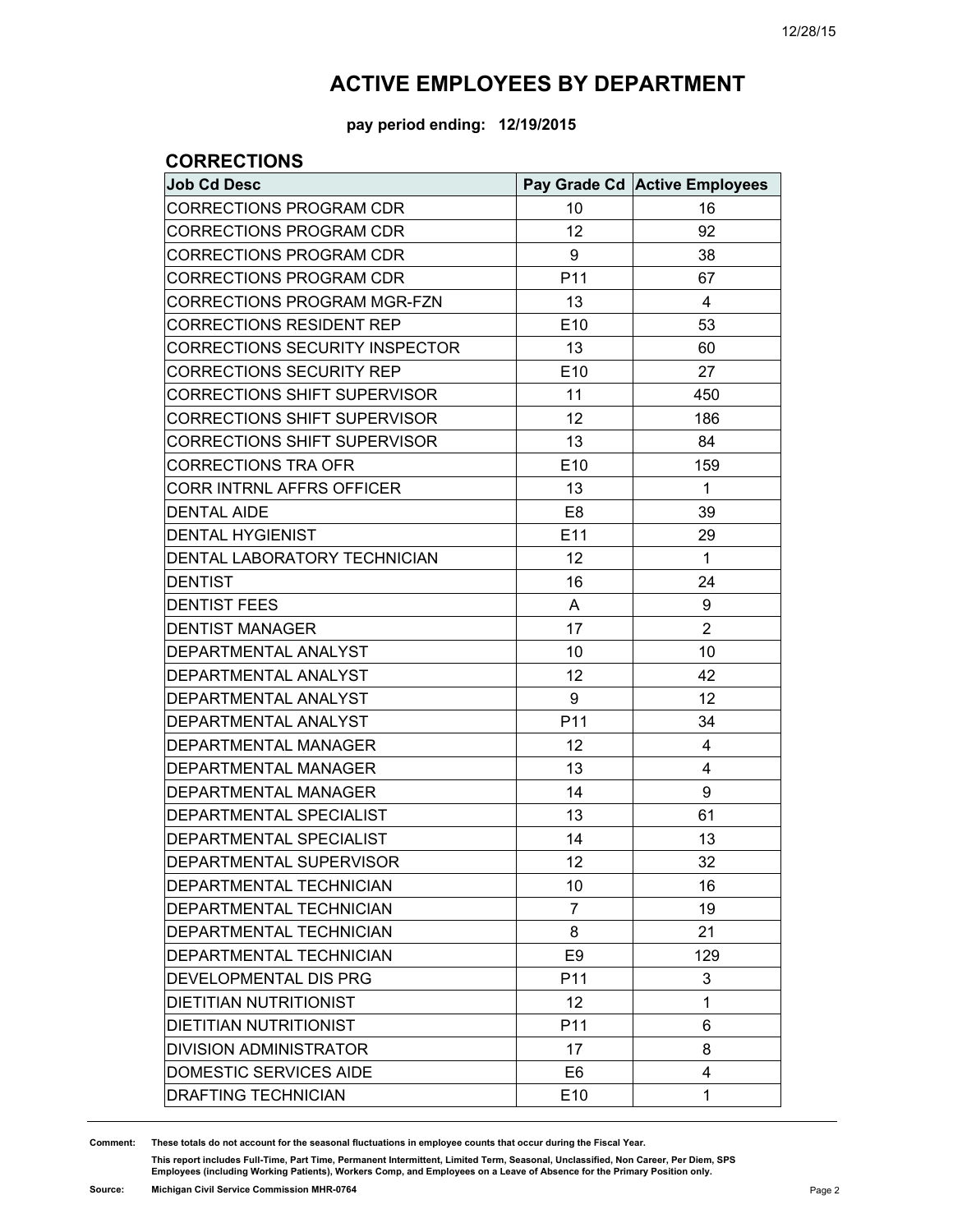**pay period ending: 12/19/2015**

#### **CORRECTIONS**

| <b>Job Cd Desc</b>                  |                 | Pay Grade Cd Active Employees |
|-------------------------------------|-----------------|-------------------------------|
| <b>ELECTRICIAN LICENSED</b>         | 10              | 34                            |
| ELECTRICIAN-MASTER LICENSED         | 11              | 9                             |
| <b>EMPLOYMENT COUNSELOR</b>         | 10              | 6                             |
| <b>EMPLOYMENT COUNSELOR</b>         | 9               | 8                             |
| <b>EMPLOYMENT COUNSELOR</b>         | P11             | $\overline{7}$                |
| <b>ENVIRONMENTAL ENGINEER SPL</b>   | 13              | 1                             |
| ENVIRONMENTAL SANITARIAN SPL        | 13              | 1                             |
| <b>EQUIPMENT OPERATOR</b>           | 9               | 12                            |
| <b>EQUIPMENT TECHNICIAN</b>         | 11              | 9                             |
| <b>EQUIPMENT TECHNICIAN</b>         | 9               | $\mathbf{1}$                  |
| <b>EXECUTIVE SECRETARY</b>          | E10             | 36                            |
| <b>FINANCIAL ANALYST</b>            | 12              | 4                             |
| <b>FINANCIAL ANALYST</b>            | 9               | 1                             |
| <b>FINANCIAL ANALYST</b>            | P11             | $\overline{2}$                |
| <b>FINANCIAL MANAGER</b>            | 12              | 2                             |
| <b>FINANCIAL SPECIALIST</b>         | 13              | 4                             |
| <b>FINGERPRINT TECHNICIAN</b>       | 10              | 1                             |
| <b>FINGERPRINT TECHNICIAN</b>       | $\overline{7}$  | 1                             |
| FIRE SAFETY INSPECTOR               | 11              | 6                             |
| FIRE SAFETY INSPECTOR               | 9               | $\overline{2}$                |
| FIRE SAFETY SUPERVISOR              | 12              | $\overline{2}$                |
| <b>GENERAL OFFICE ASSISTANT</b>     | 5               | 5                             |
| <b>GENERAL OFFICE ASSISTANT</b>     | 6               | 11                            |
| <b>GENERAL OFFICE ASSISTANT</b>     | 8               | 8                             |
| <b>GENERAL OFFICE ASSISTANT</b>     | E7              | 115                           |
| <b>GROUNDSKEEPER</b>                | E <sub>8</sub>  | 3                             |
| HUMAN RESOURCES ANALYST             | 9               | 2                             |
| HUMAN RESOURCES DEVELOPER           | 10              | $\overline{2}$                |
| HUMAN RESOURCES DEVELOPER           | 11              | 1                             |
| HUMAN RESOURCES DEVELOPER           | 12              | 21                            |
| HUMAN RESOURCES DEVELOPER           | 9               | 7                             |
| HUMAN RESOURCES DEVELOPER           | P11             | 3                             |
| <b>HUMAN RESOURCES DEV SPL</b>      | 13              | 11                            |
| HUMAN RESOURCES SPECIALIST          | 13              | 3                             |
| <b>INDUSTRIES PRODUCTION LEADER</b> | 8               | 1                             |
| <b>INDUSTRIES PRODUCTION LEADER</b> | 9               | 4                             |
| INDUSTRIES PRODUCTION LEADER        | E10             | 24                            |
| <b>INDUSTRIES SUPERVISOR</b>        | 12 <sup>2</sup> | 4                             |
| <b>INDUSTRIES SUPERVISOR</b>        | 13              | 4                             |

**Comment: These totals do not account for the seasonal fluctuations in employee counts that occur during the Fiscal Year.**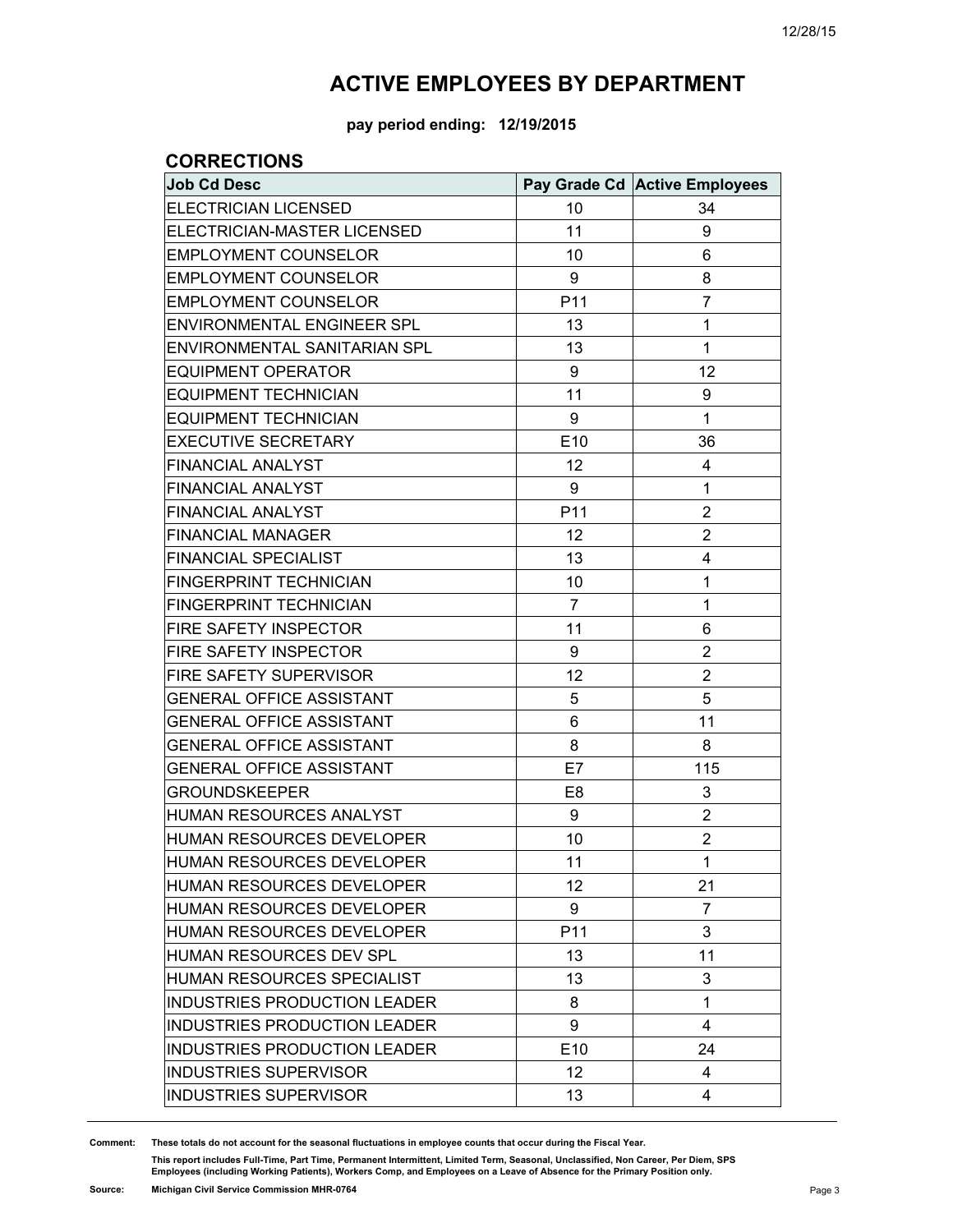**pay period ending: 12/19/2015**

#### **CORRECTIONS**

| <b>Job Cd Desc</b>                   |                 | Pay Grade Cd Active Employees |
|--------------------------------------|-----------------|-------------------------------|
| <b>INFORMATION TEC PRG ALT</b>       | P11             | 1                             |
| <b>INSTITUTION CHAPLAIN</b>          | 10              | $\overline{2}$                |
| <b>INSTITUTION CHAPLAIN</b>          | 11              | 1                             |
| <b>INSTITUTION CHAPLAIN</b>          | 12              | 20                            |
| <b>INSTITUTION CHAPLAIN</b>          | 9               | 2                             |
| <b>INSTITUTION CHAPLAIN</b>          | P11             | 1                             |
| <b>JANITOR</b>                       | 6               | 4                             |
| <b>LABORATORY ASSISTANT</b>          | 9               | 2                             |
| <b>LIBRARIAN</b>                     | 10              | 2                             |
| <b>LIBRARIAN</b>                     | 12              | 21                            |
| <b>LIBRARIAN</b>                     | P11             | 1                             |
| <b>LIBRARIAN MANAGER</b>             | 12              | 1                             |
| <b>LIBRARY ASSISTANT</b>             | 5               | 1                             |
| <b>LIBRARY ASSISTANT</b>             | 6               | 3                             |
| <b>LIBRARY ASSISTANT</b>             | 8               | 1                             |
| <b>LIBRARY ASSISTANT</b>             | E7              | 1                             |
| <b>LIBRARY TECHNICIAN</b>            | 11              | 7                             |
| <b>LIBRARY TECHNICIAN</b>            | 9               | 4                             |
| <b>LIBRARY TECHNICIAN</b>            | E10             | 12                            |
| <b>LOCKSMITH</b>                     | 10              | 1                             |
| <b>MAINTENANCE MECHANIC</b>          | 10              | 185                           |
| <b>MAINTENANCE MECHANIC</b>          | 8               | $\overline{7}$                |
| <b>MAINTENANCE MECHANIC</b>          | E <sub>9</sub>  | 8                             |
| MAINTENANCE MECHANIC SPV             | 11              | 3                             |
| MEDICAL RECORD EXA                   | 11              | $\overline{2}$                |
| MEDICAL RECORD EXA                   | 12              | 4                             |
| MEDICAL RECORD EXA                   | 13              | 1                             |
| MEDICAL RECORD EXAMINER              | 8               | 4                             |
| MEDICAL RECORD EXAMINER              | 9               | 1                             |
| MEDICAL RECORD EXAMINER              | E10             | 27                            |
| <b>MEDICAL TECHNICIAN SUPERVISOR</b> | 12              | 1                             |
| MENTAL HEALTH SOCIAL WORKER          | 10              | 3                             |
| <b>MENTAL HEALTH SOCIAL WORKER</b>   | 12              | 1                             |
| MENTAL HEALTH SOCIAL WORKER          | P11             | 2                             |
| <b>MUSIC THERAPIST</b>               | 10              | 1                             |
| <b>MUSIC THERAPIST</b>               | P11             | 1                             |
| OCCUPATIONAL THERAPIST               | P <sub>11</sub> | 3                             |
| OFFICE DIRECTOR                      | 17              | 6                             |
| OFFICE SUPERVISOR                    | 10              | 3                             |

**Comment: These totals do not account for the seasonal fluctuations in employee counts that occur during the Fiscal Year.**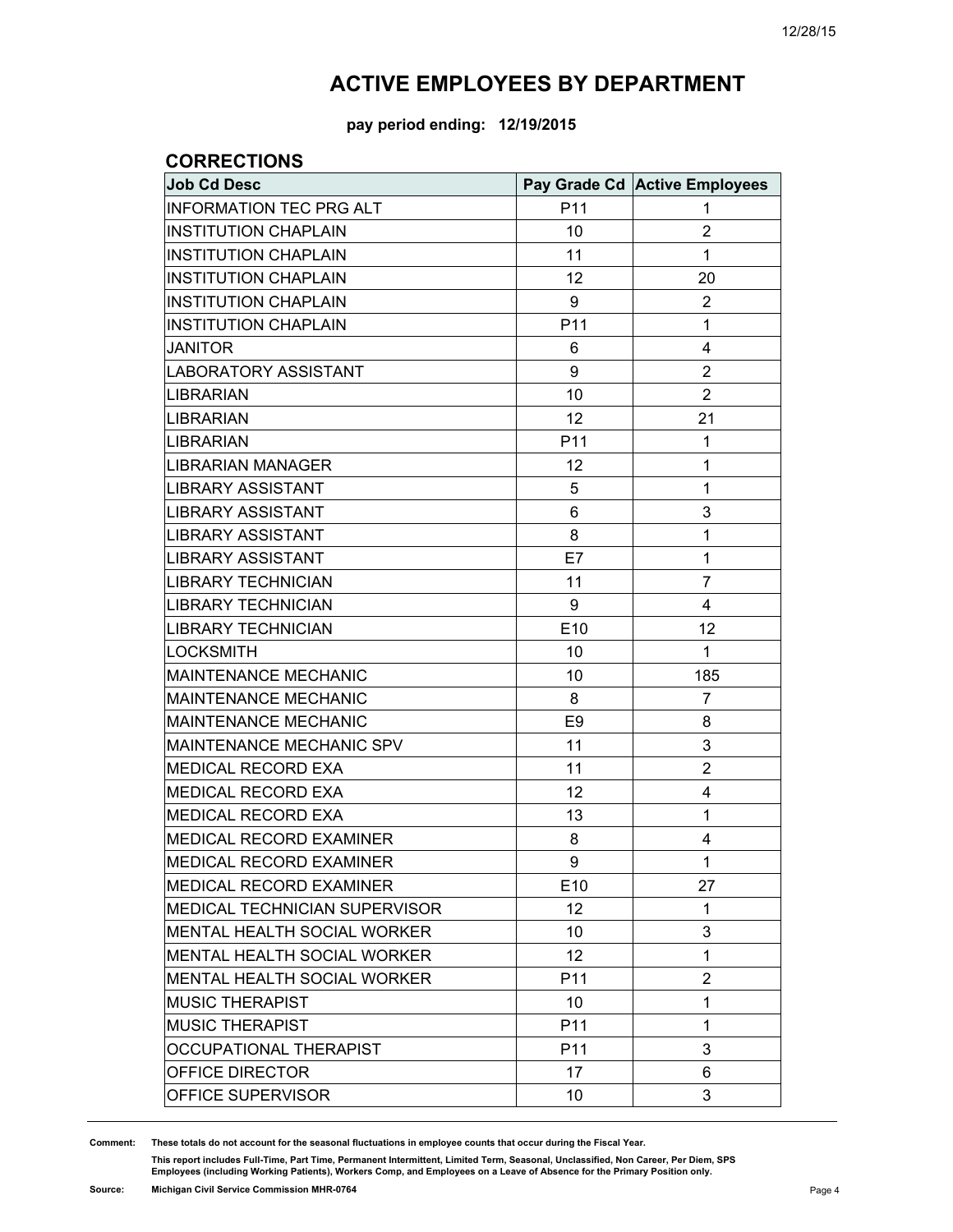**pay period ending: 12/19/2015**

### **CORRECTIONS**

| <b>Job Cd Desc</b>              |                 | Pay Grade Cd Active Employees |
|---------------------------------|-----------------|-------------------------------|
| OFFICE SUPERVISOR               | 9               | 5                             |
| <b>PAINTER</b>                  | 10              | 1                             |
| PAROLE PROBATION MANAGER        | 13              | 143                           |
| <b>PAROLE PROBATION MANAGER</b> | 14              | 6                             |
| <b>PAROLE PROBATION MANAGER</b> | 15              | 13                            |
| PAROLE PROBATION OFFICER        | 10              | 56                            |
| PAROLE PROBATION OFFICER        | 12              | 22                            |
| PAROLE PROBATION OFFICER        | 13              | $\mathbf{1}$                  |
| PAROLE PROBATION OFFICER        | 9               | 48                            |
| PAROLE PROBATION OFFICER        | P11             | 1,132                         |
| PAROLE PROBATION SPECIALIST     | 13              | 4                             |
| PAROLE PROBATION SPECIALIST     | 14              | $\overline{2}$                |
| PAROLE PROBATION SPECIALIST     | 15              | 3                             |
| <b>PHARMACIST</b>               | P11             | $\overline{2}$                |
| PHARMACY ASSISTANT              | 8               | $\overline{2}$                |
| PHARMACY ASSISTANT              | E7              | 3                             |
| PHARMACY ASSISTANT              | E <sub>8</sub>  | 32                            |
| PHYSICAL PLANT SUPERVISOR       | 12              | 23                            |
| PHYSICAL PLANT SUPERVISOR       | 13              | 9                             |
| PHYSICIAN MANAGER               | 21              | 1                             |
| <b>PLUMBER</b>                  | 10              | 23                            |
| <b>PLUMBER</b>                  | 11              | 11                            |
| POWER PLANT OPERATOR            | 10              | 17                            |
| POWER PLANT OPERATOR            | E <sub>9</sub>  | 4                             |
| POWER PLANT SUPERVISOR          | 11              | $\overline{2}$                |
| PRACTICAL NURSE LICENSED        | E <sub>9</sub>  | 147                           |
| PRISON COUNSELOR                | 10              | 43                            |
| PRISON COUNSELOR                | 9               | 36                            |
| PRISON COUNSELOR                | P <sub>11</sub> | 50                            |
| PROCUREMENT TECHNICIAN          | 10              | 6                             |
| PROCUREMENT TECHNICIAN          | 7               | 1                             |
| PROCUREMENT TECHNICIAN          | 8               | 1                             |
| PROCUREMENT TECHNICIAN          | E <sub>9</sub>  | 3                             |
| PROMOTIONAL AGENT               | 10              | 1                             |
| PROMOTIONAL AGENT               | 12              | $\overline{2}$                |
| <b>PSYCHIATRIST</b>             | 18              | 6                             |
| <b>PSYCHOLOGIST</b>             | 10              | 6                             |
| <b>PSYCHOLOGIST</b>             | 12              | 13                            |
| <b>PSYCHOLOGIST</b>             | 9               | 5                             |

**Comment: These totals do not account for the seasonal fluctuations in employee counts that occur during the Fiscal Year.**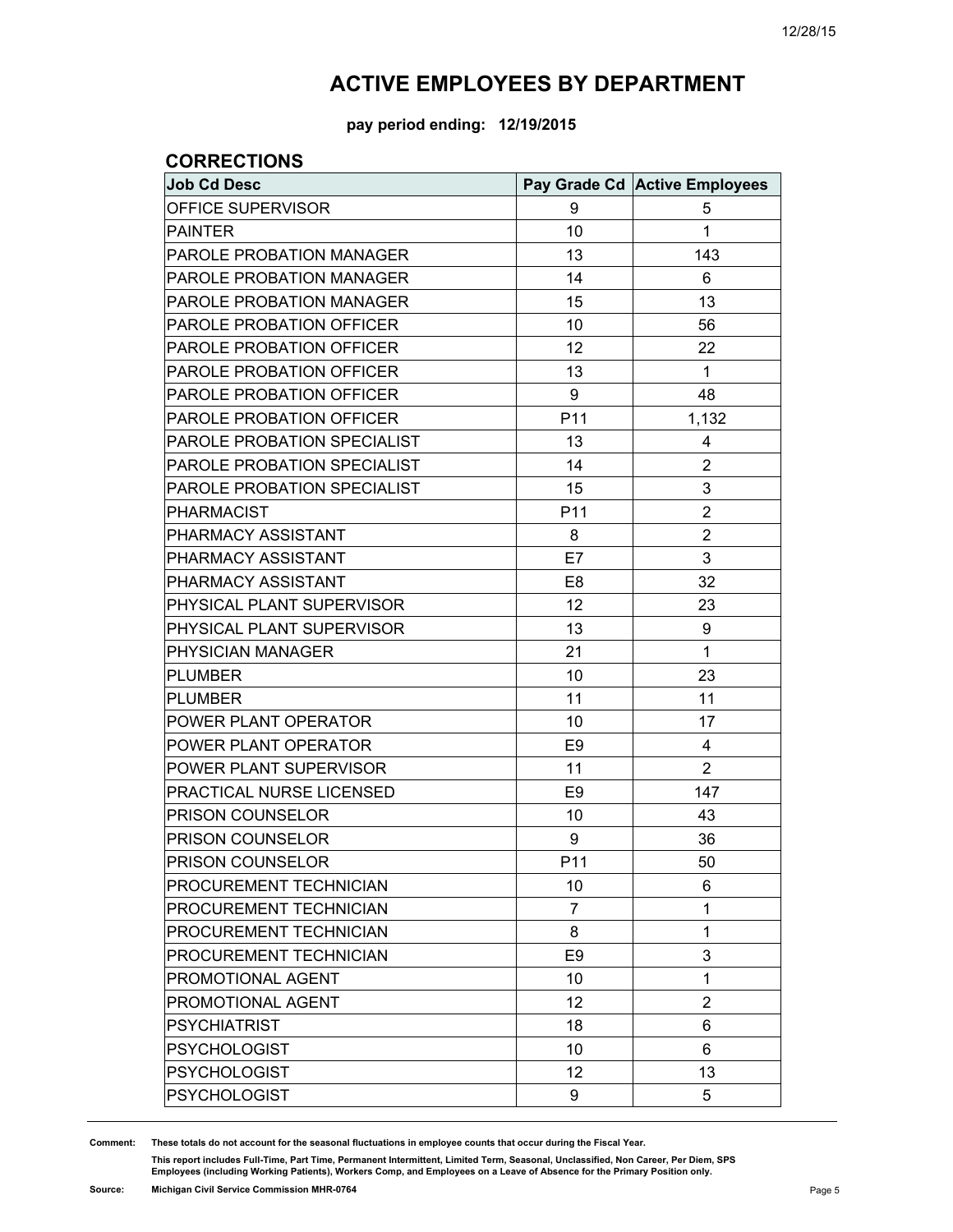**pay period ending: 12/19/2015**

### **CORRECTIONS**

| <b>Job Cd Desc</b>                 |                 | Pay Grade Cd Active Employees |
|------------------------------------|-----------------|-------------------------------|
| <b>PSYCHOLOGIST</b>                | P11             | 93                            |
| RADIO COMMUNICATION TECHNCN        | 11              | 1                             |
| RECREATIONAL THERAPIST             | 10              | 2                             |
| RECREATIONAL THERAPIST             | 12              | 1                             |
| RECREATIONAL THERAPIST             | P11             | 11                            |
| <b>REFRIGERATION MECHANIC</b>      | 10              | 5                             |
| <b>REFRIGERATION MECHANIC</b>      | E <sub>9</sub>  | $\overline{2}$                |
| REFRIGERATION MECHANIC-LICENSD     | 11              | 6                             |
| REFRIGERATION MECHANIC-LICENSD     | E10             | 1                             |
| <b>REGISTERED NURSE</b>            | 12              | 349                           |
| <b>REGISTERED NURSE</b>            | 13              | 8                             |
| <b>REGISTERED NURSE</b>            | N               | 6                             |
| <b>REGISTERED NURSE</b>            | P11             | 11                            |
| REGISTERED NURSE DIRECTOR          | 16              | 1                             |
| REGISTERED NURSE DIRECTOR          | 17              | 1                             |
| <b>REGISTERED NURSE MANAGER</b>    | 13              | 49                            |
| REGISTERED NURSE MANAGER           | 14              | 1                             |
| REGISTERED NURSE MANAGER           | 15              | 31                            |
| <b>REGISTERED NURSE NON-CAREER</b> | N               | 2                             |
| <b>REGULATION AGENT</b>            | 9               | 1                             |
| <b>RESIDENT CARE AIDE</b>          | 6               | $\overline{2}$                |
| <b>RESIDENT CARE AIDE</b>          | E <sub>8</sub>  | 24                            |
| <b>RESIDENT UNIT MANAGER</b>       | 13              | 56                            |
| RESPIRATORY THERAPY TECHNICIAN     | E10             | $\overline{2}$                |
| RIGHTS SPECIALIST                  | 13              | 1                             |
| <b>SCHOOL PRINCIPAL</b>            | 14              | 9                             |
| <b>SCHOOL PSYCHOLOGIST</b>         | 9               | 1                             |
| <b>SCHOOL TEACHER</b>              | <b>11A</b>      | 33                            |
| <b>SCHOOL TEACHER</b>              | 11B             | 39                            |
| <b>SCHOOL TEACHER</b>              | 11 <sub>C</sub> | 6                             |
| <b>SECRETARY</b>                   | 7               | 2                             |
| <b>SECRETARY</b>                   | 9               | 110                           |
| <b>SECRETARY</b>                   | E <sub>8</sub>  | 135                           |
| SECRETARY SUPERVISOR               | 10              | 5                             |
| SENIOR EXECUTIVE MAN AST           | 11              | 8                             |
| SENIOR EXECUTIVE MAN AST           | 13              | 3                             |
| SENIOR EXECUTIVE MAN AST           | 15              | 1                             |
| SENIOR EXECUTIVE PHY ADM           | 19              | 1                             |
| SENIOR EXECUTIVE SERVICE           | 18              | 7                             |

**Comment: These totals do not account for the seasonal fluctuations in employee counts that occur during the Fiscal Year.**